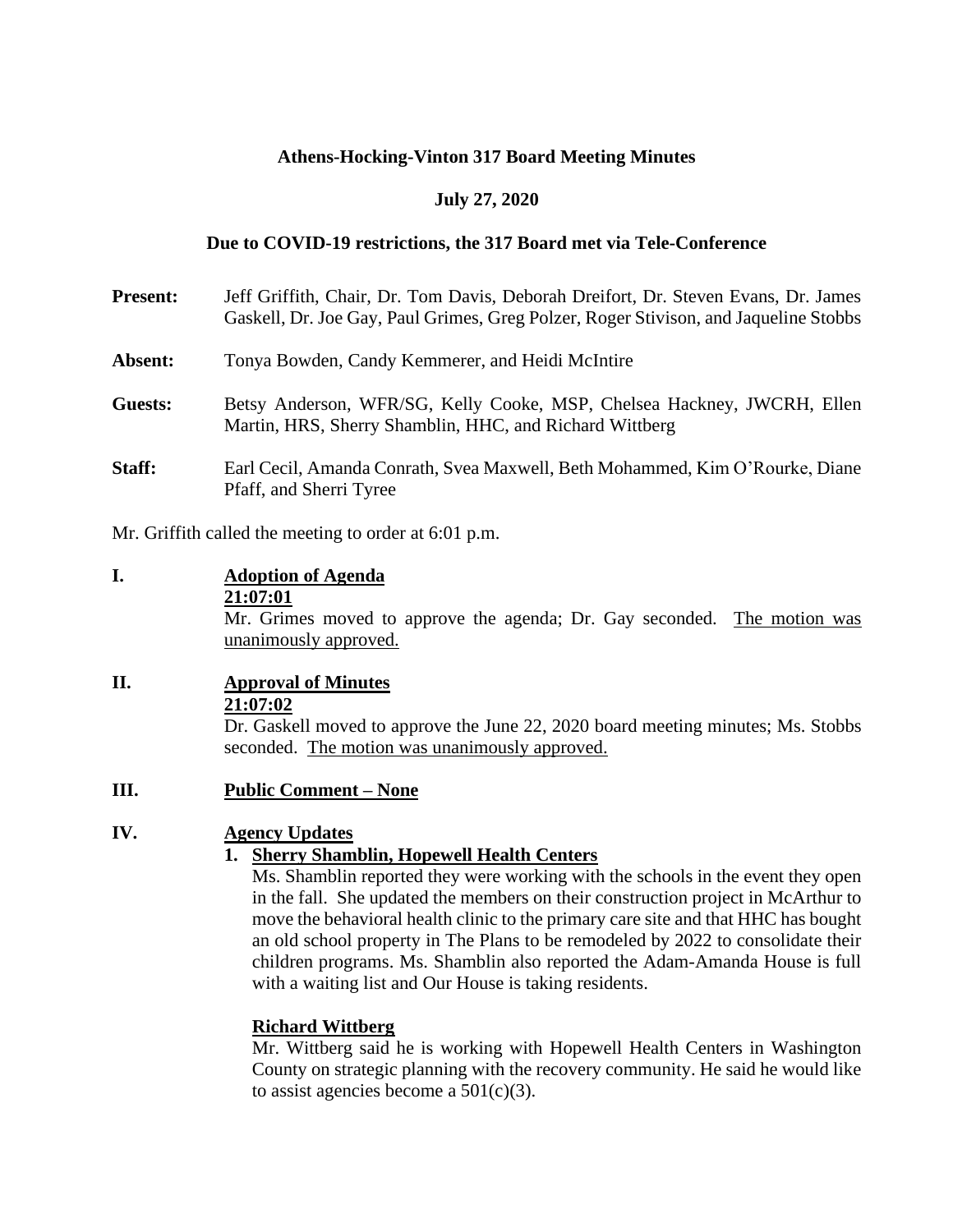## **2. Ellen Martin, Health Recovery Services**

Ms. Martin reported relapses and overdoses are rising but no deaths have been reported. She also announced July is NAMI designated Minority Mental Health Month. Ms. Martin thanked Dr. Gaskell for his help with a staff member that tested positive at a residential facility and said there is no evidence of anyone else being infected.

## **3. Kelly Cooke, My Sister's Place**

Ms. Cooke said they are focusing on keeping their shelter numbers down and they are renting two- and three-bedroom apartments with several people in each of them. She also said there are currently two people in the shelter. Ms. Cooke said they have wanted to have a transitional program for a long time.

## **4. Chelsea Hackney, John W. Clem Recovery House**

Ms. Hackney said they have a few beds open and will be checking their waiting list for residents and said the current residents are adapting well with masks and meetings outside are going well. She also discussed their virtual fundraiser.

## **5. Betsy Anderson, Women for Recovery/Serenity Grove**

Ms. Anderson they are at capacity and the waiting list includes mostly people coming out of the prison system. Ms. Anderson said a peer support specialists' brother tested positive and she is quarantining while a resident cancelled her pass to see her children for their safety. She also said they are having outside meetings.

# **V. Staff Updates**

# **1. Diane Pfaff, Deputy Director**

Ms. Pfaff said the Recovery is Beautiful masks were well received. She also said the Board Annual Report is in the board packet. Ms. Pfaff reported an application process by the Ohio Controlling Board is funding \$22.5 million dollars through Cures funding directly to Medicaid providers.

# **2. Amanda Conrath, Fiscal Manager**

Ms. Conrath discussed tracking of COVID-19 expenses for possible reimbursement by the county. She said the expenses total approximately \$200,000 and were partially funded by the Ohio Heritage Foundation. She said she could provide details in the financials.

#### **VI. Committee Reports 21:07:03**

# **1. Ad Hoc Personnel Committee**

Mr. Griffith reported the committee had met via Zoom and recommends hiring Diane Pfaff, Deputy Director, as Executive Director beginning October 1, 2020. Dr. Davis moved to approve the nomination; Dr. Gay seconded. The motion was unanimously approved.

# **VII. Old Business**

# **1. Board Member Terms**

Mr. Cecil reported on openings in Athens and Hocking Counties and one Athens County appointment who has not yet taken the oath of office.